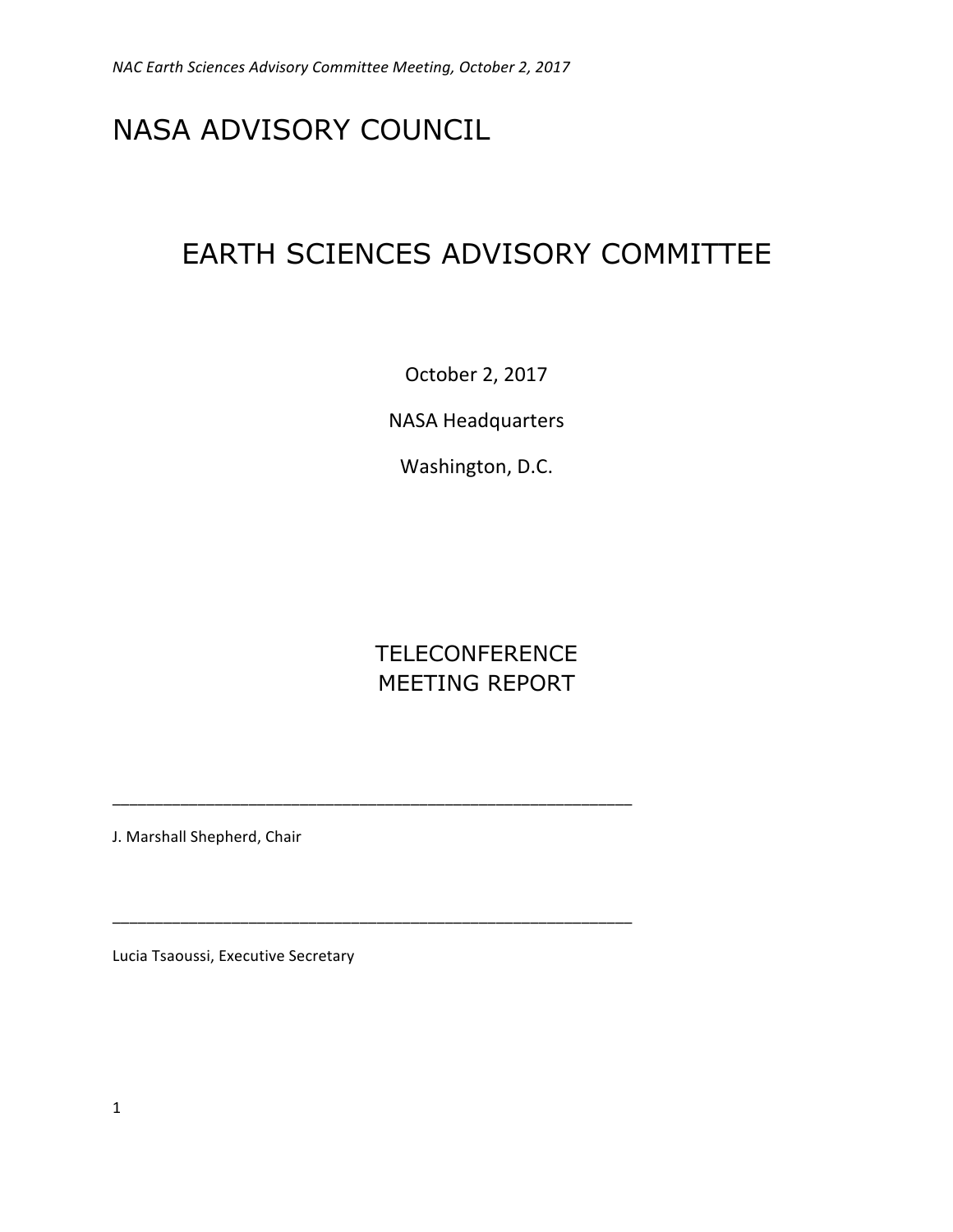### *Table of Contents*

| Introduction and Announcements         |  |
|----------------------------------------|--|
| Senior Review Process Overview         |  |
| Senior Review 2017 Findings and Report |  |

*Appendix A- Attendees*

*Appendix B- Membership roster*

*Appendix C- Presentations*

*Appendix D- Agenda*

*Prepared by Joan M. Zimmermann Ingenicomm, Inc.*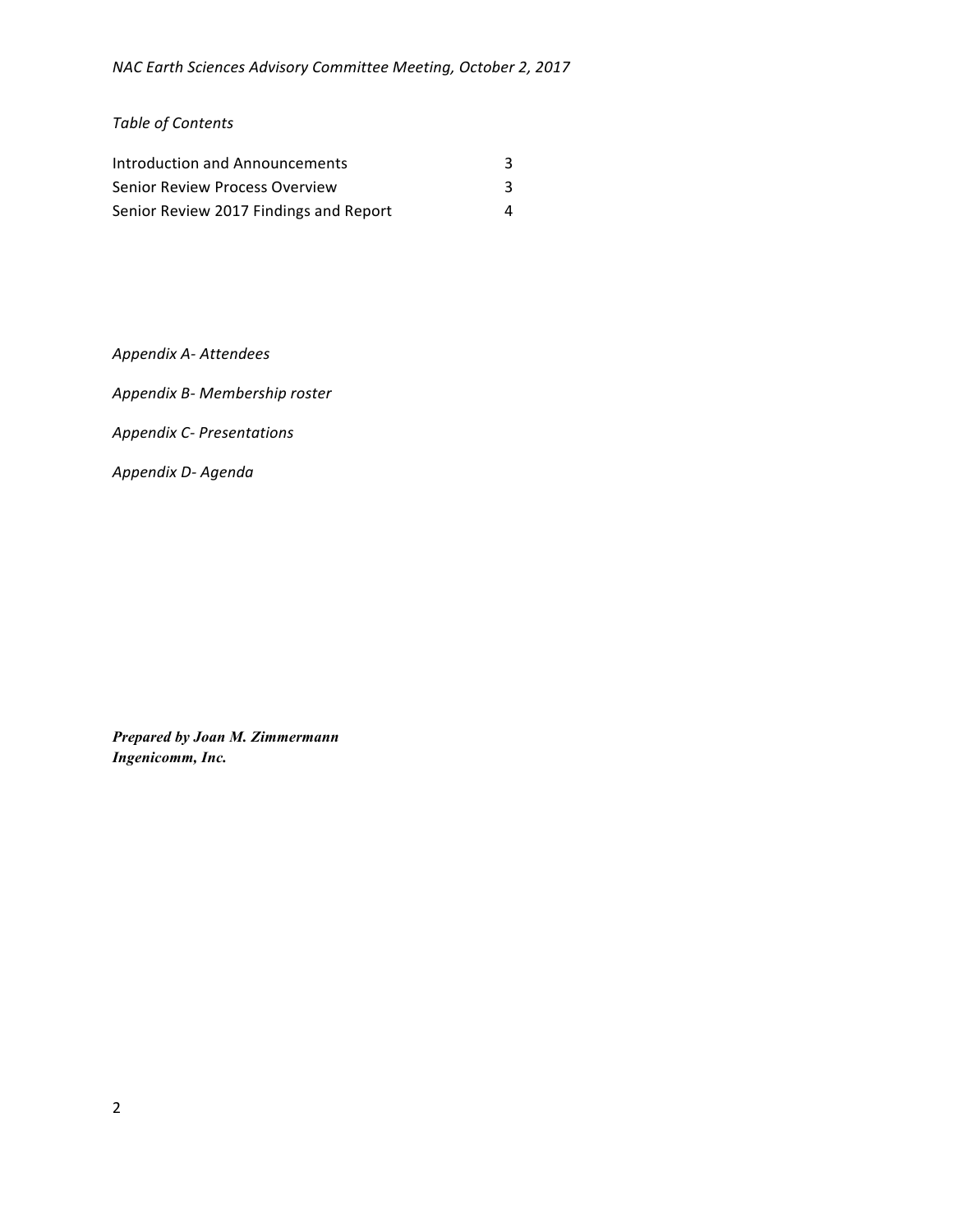#### October 2, 2017

#### Introduction and Announcements

Dr. Lucia Tsaoussi, Executive Secretary of the Earth Science Advisory Committee (ESAC), opened the meeting. Dr. J. Marshall Shepherd, ESAC Chair, welcomed members and introduced the meeting's sole topic, which was the 2017 Senior Review Report, recently completed by a dedicated ESAC subcommittee.

### NASA Earth Science Senior Review 2017 for the Mission Extension of Earth Science Operating Missions Process Overview

Ms. Cheryl Yuhas presented a history of the Senior Review in the Earth Science Division (ESD), and an overview of the process. Until 10 years ago, ESD had no official review process for extending missions beyond their baseline operations. Recognizing the gap, a National Academies of Science National Research Council (NRC) report in 2005 recommended how NASA should approach extending its missions beyond their prime operations. The first ESD Senior Review was held in 2005 as part of the Sun-Earth Division of the Science Mission Directorate (SMD). A second review was held in 2007, and it implemented the recommendations of the 2005 NRC report. In 2007, the ESD Senior Review officially incorporated other US Government agencies that utilize Earth Science mission data and observations. In 2014, the NASA Office of the Inspector General endorsed the ESD process. The 2016 NRC report also endorsed it. In 2017, Federal Advisory Committee Act (FACA) rules were applied to the Earth Science Senior Review, which now is conducted by a subcommittee of the ESAC.

In the Senior Review process, a comparative review is made of all missions in extended operations. At present, ESD is supporting 13 extended missions. Each mission has made unique contributions during their prime mission lifetimes. About \$150M per year, or 8-10% of the ESD budget, is dedicated to Earth Science (ES) extended operations and data analysis. ESD explicitly acknowledges the importance of longterm data sets and overall data continuity for ES research, as well as direct contributions of ESD mission data to national objectives; e.g., routine use of near-real-time products from NASA research missions for applied and operational purposes by US public or private organizations. ESD looks to the Senior Review to identify "egregious underperformers" when determining which missions to continue and which to terminate.

The 2017 Senior Review encompassed 13 missions: Aqua, Aura, International Space Station-Cloud Aerosol Transport (ISS-CATS), Cloud-Aerosol Lidar and Infrared Pathfinder Satellite Observation (CALIPSO), CloudSat, Global Precipitation Measurement (GPM), Solar Radiation and Climate Experiment (SORCE), Total Solar Irradiance Calibration Transfer Experiment (TCTE), Terra, Quick Scatterometer (QuikSCAT), Soil Moisture Active-Passive (SMAP), and the Deep Space Climate Observatory (DSCVR) instruments, Earth Polychromatic Imaging Camera (EPIC) and NISTAR. Not included in the 2017 review were the Cyclone Global Navigation Satellite System (CYGNSS), Earth Observing Satellite (EO-1) (terminated in March 2017), GRACE (expected to reach end of lifetime soon), Suomi-NPP (a National Oceanic and Atmospheric Administration operation, which will operate to the 2022 timeframe), Ocean Surface Topography Mission (OSTM)/Jason-2, and Landsat 7 and 8 (operated by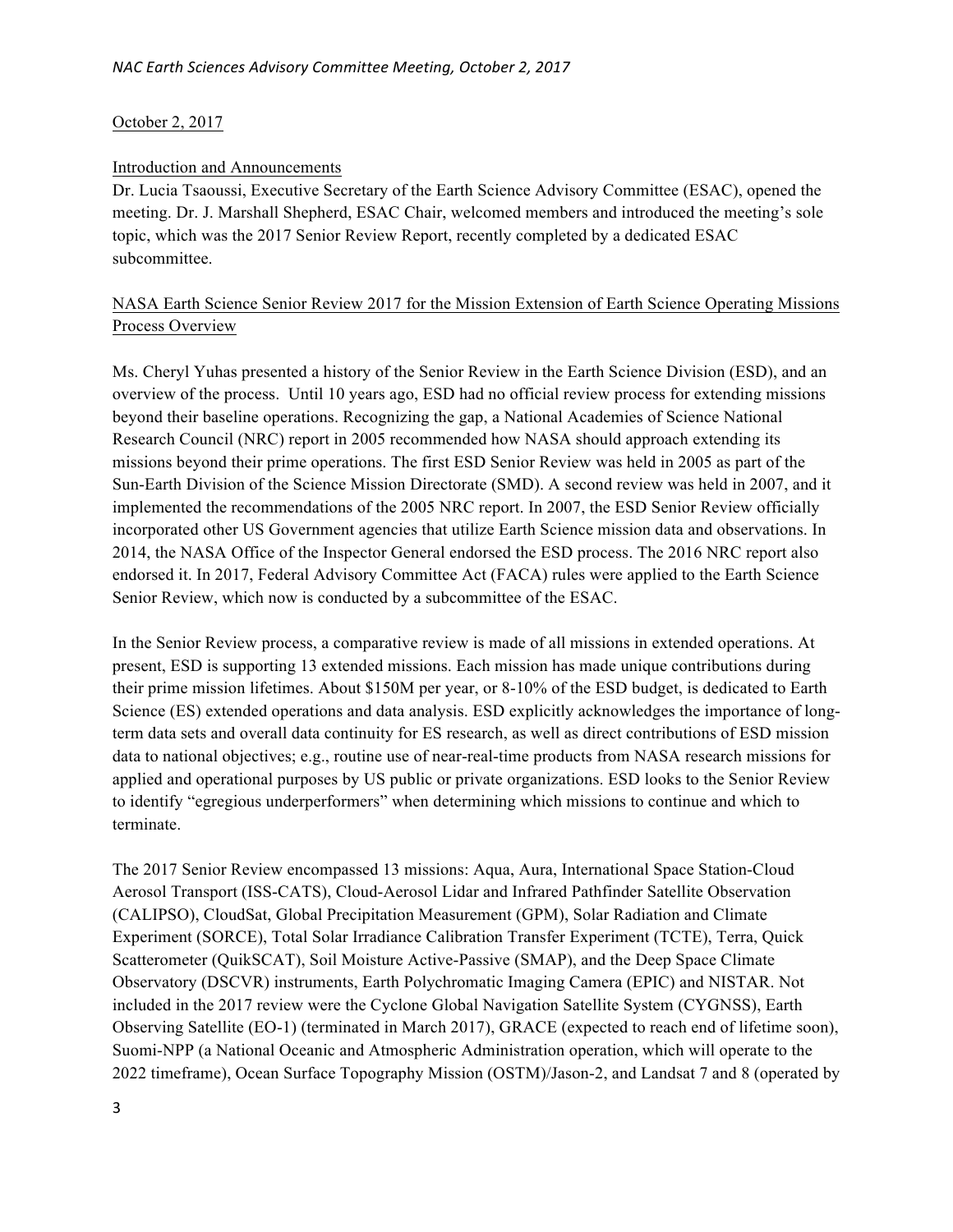the US Geological Survey). Reviewed for the first time were the DSCVR instruments EPIC and NISTAR, GPM, OCO-2, and TCTE. In addition, Terra and Aqua, which are now over 10-15 years old, and some of their standard products, previously competed, being well recognized, will now become part of mission funding and managed with the rest of the missions' products. Finally, ESD is now asking for three-year proposals, per a NRC recommendation. *Not included* in Senior Review decisions are research grants under ROSES, and routine product generation, distribution, and archiving.

The Senior Review Subcommittee (SRS) is the primary independent analysis group for the Senior Review. No one on the SRS is permitted to have a conflict of interest with any of the missions being reviewed. All members are appointed Special Governments Employees (SGE) must assess and vote on all of the missions under review, in addition to considering the findings of the National Interests Panel and the technical/cost experts in final review ratings. Evaluation criteria for mission continuation is consideration of the mission's ability to produce quality standard data products that support scientific use and research; scientific merit of the mission datasets; and quality trends of the standard data products. Ms. Yuhas reviewed the flow of the process and closed with a brief overview of schedule milestones. Dr. Tsaoussi noted for the record that the three ESAC members with conflicts of interest tied to the Senior Review missions, Drs. Thomas Herring, Anne Nolin, and Christian Kummerow, identified themselves and recused themselves from the ensuing discussion.

#### Senior Review Subcommittee Findings

Dr. Douglas Vandemark, Chair of the Senior Review Subcommittee, presented the 2017 Senior Review findings, noting that a fair amount of new material had been introduced to the process, including the submission of comprehensive proposals over 100 pages long, and new emplacement under FACA rules. The review includes a National Interests Subpanel, Science Subpanel (i.e. Senior Review Subcommittee), Technical Risk Subpanel, and Cost Risk Subpanel. The panels base their reviews not only on mission proposal documents, but on mission merits and weaknesses that might be outside the proposal. The subpanels also pose questions to the missions based on what is found in the proposals, and make sure to allow sufficient time for each review. Reviewers must also understand the cost and technical risks associated with mission extensions. In-person exchanges take place between the review team and each mission lead or Principal Investigator during a final 3-day meeting toward the end of the process. The overall SRS membership seeks to achieve consensus, but each science team reviewer separately scores each mission.

Subpanels meet for 2-3 days and discuss the mission's relevance to NASA science, and score the missions on core mission data product quality and continuity, and technical and cost risks, by subcategory, using the designations Excellent, Good, Fair, and Poor. Dr. Vandemark walked through a sample evaluation related to the SORCE/National Interest Panel, which recommended continuation of the project with an augmentation to baseline. The National Interests Subpanel Summary rated SORCE overall as High Utility, while one agency rated it as High, and another rated it as Very High.

The technical subpanel for SORCE brought in expertise on lidar and radar. These experts were also trained on handling proprietary data, signed nondisclosure agreements, and were screened for conflicts of interest. The technical subpanel summary for SORCE rated the mission as medium risk, with much of the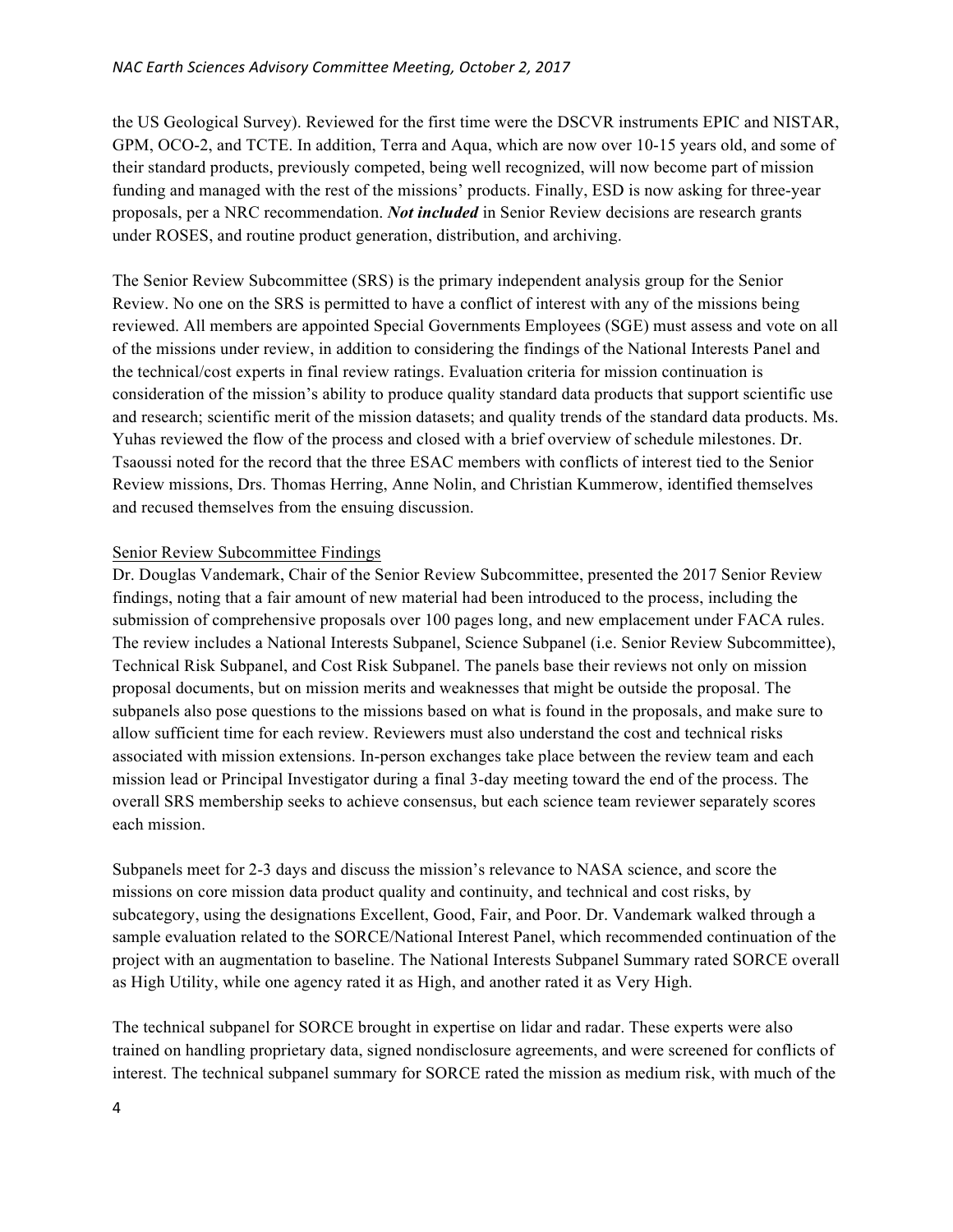risk associated with the idea of losing the satellite in terms of safety contacts re: failure associated with an eclipse.

The cost assessment panel looked for general spend-down on funds, management of funds, and followthrough on expectations with regard to mission operations and science budgets. These assessments are scored as Low, Medium, or High, but don't go into great detail; this is left to Headquarters to further elucidate.

The final SRS scoring document integrates scores across science merit, data quality, and relevance to NASA. In the case of SORCE, the National Interests Utility score was High; Technical Risk was Medium, and Cost Risk was Low. Overall, 8 of the 13 missions had consensus voting across the entire panel. In a new twist, the panel was asked to use a (3+3 approach), producing scores for FY18-20 and FY21-23 timeframes. Dr. Vandemark said the panel was confident about their FY18-20 scoring, but that it was a little tougher to take the new step out to 2023.

Senior Review Mission Extension Conclusions (3+3 dispositions for FY18-20; FY21-23) Aqua- Continue; Continue Aura- Continue/reduce; Continue/reduce CATS- Continue; N/A CALIPSO- Continue; Continue CloudSat- Continue; Augment DSCOVR- EPIC and NISTAR- Continue/Augment; Continue/Augment GPM- Continue/Continue OCO-2 Continue/Augment; Continue QuikSCAT – Continue/Augment for 1 year, or 2 years if ScatSat shows significant instability SMAP- Continue; Continue SORCE- Continue/Augment; Continue/Augment TCTE- Continue/Augment; N/A Terra- Continue/Augment; Continue

For the Aura mission, the Troposopheric Emissions Spectrometer (TES/JPL) sensor was a point of concern; the team has been expending a lot of effort to keep TES alive. It has a problematic mirror, and has had a low-duty rate since 2011/12. The Senior Review panel feels it should be turned off eventually, after which Aura can turn attention to getting a high-quality, accurate final data set. Very few publications now associated with the mission.

The Senior Review also recommended an augmentation on OCO-2, if possible, for algorithm development. For CloudSat, the panel recommended augmenting in an outyear to coincide with a JAXA/ESA satellite launch, for cross-calibration purposes.

Dr. Dessler noted that CloudSat has had battery issues, and asked how long it would be likely to survive. Dr. Michael Freilich, Director of ESD, mentioned that it also has a gyro problem. To that end, the mission will soon leave the A train by adjusting the orbit slightly downward. CALIPSO is also considering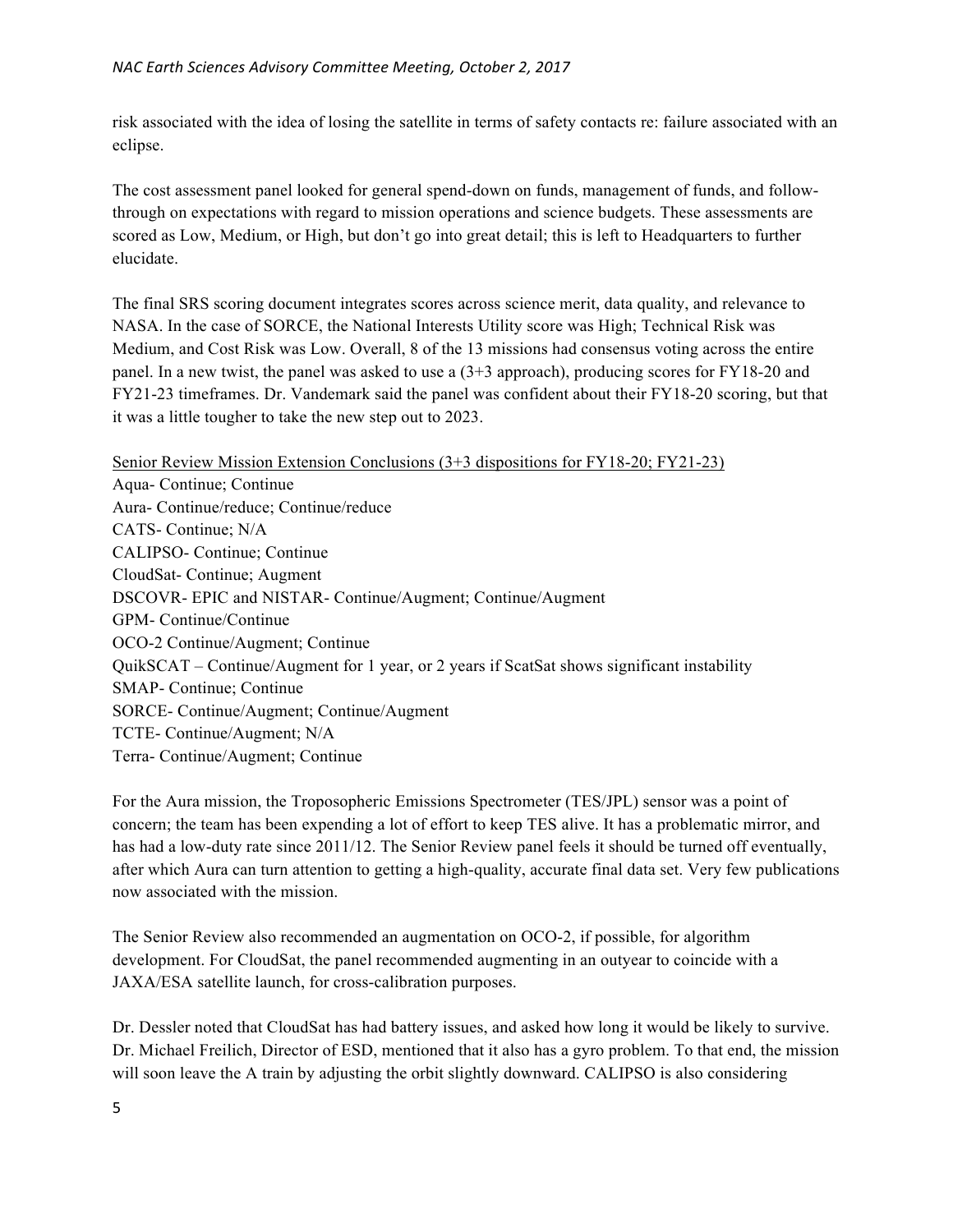leaving the A Train constellation to maintain formation with its complementary satellite. CloudSat and CALIPSO still have several more years' potential for producing high-quality data, but it will require some effort.

Dr. Freilich added that because EPIC and NISTAR have been suggested for termination, the ESAC will need the extra input (material not discussed today, but contained in the complete body of the Senior Review report). In the meantime, Dr. Tsaoussi asked the ESAC to vote on the complete Senior Review output, including briefing materials, and recommended that the information be included for completion in the final SRS report.

The Senior Review regarded EPIC and NISTAR as new and fundamentally different measurements of Earth, which score high in terms of science merit and relevance to NASA. EPIC also has an element of popular interest. The two instruments did have lower data quality score, as DSCOVR data is generally young. One recommendation was to extend the mission to see how beneficial it could be, and use an augmentation to develop some Level 1 data products. The weakness (technical risk) is the quality of the data from the camera and spectrometer, in terms of science value. Dr. Freilich suggested that the ESAC base their vote on the language of the summary of EPIC/NISTAR provided in the Senior Review final report.

Dr. Vandemark reported that in sum, science merit was generally high across missions; there were no obvious underperformers; and while several newer missions scored lower on data-related metrics, Flagships continue to excel. The newest missions tended to have the lower scores. One uneven mission was SMAP, but it must be noted that it is not yet at the end of its prime phase, and will not be for one more year. SMAP also has a variable that is difficult to validate (soil moisture—more difficult than validating rainfall). Dr. Freilich added that due to an early loss of the radar instrument, the mission is confined to more modest spatial resolution. Dr. Vandemark noted that it also takes time to acquire customers, when considering National Interest scores; younger missions tend to have uneven scores for this reason.

QuikSCAT is still part of the portfolio because its radar is still super-stable, and it contributes to data continuity. SORCE/TCTE are also contributing similar benefits to solar irradiance measurements. Aqua and Terra are still the "stars of the show," and still make high-quality measurements across most of their sensors. Dr. Vandemark directed ESAC's attention to page 32 in the final report, which contains a color graphic that clearly scores the platforms in terms of their respective contributions to other missions. SMAP is also valuable; there is very high interagency interest in soil moisture.

### *Additional findings*

Dr. Vandemark indicated that the Senior Review membership wished to point out that it is hard to judge ISS-sensor missions in comparison to long-term dedicated ES missions, and with the same forms used for other missions. ISS reviews could use a little added nuance if they are to be included in future Senior Reviews. Secondly, the addition of Aqua and Terra large number of algorithms maintenance proposals; the Senior Review feels that these should be included in the mission proposals.

The Senior Review subcommittee applauded the concept and implementation of pre-launch outreach to acquaint data users with upcoming missions, and endorsed this "early adopter" approach such that they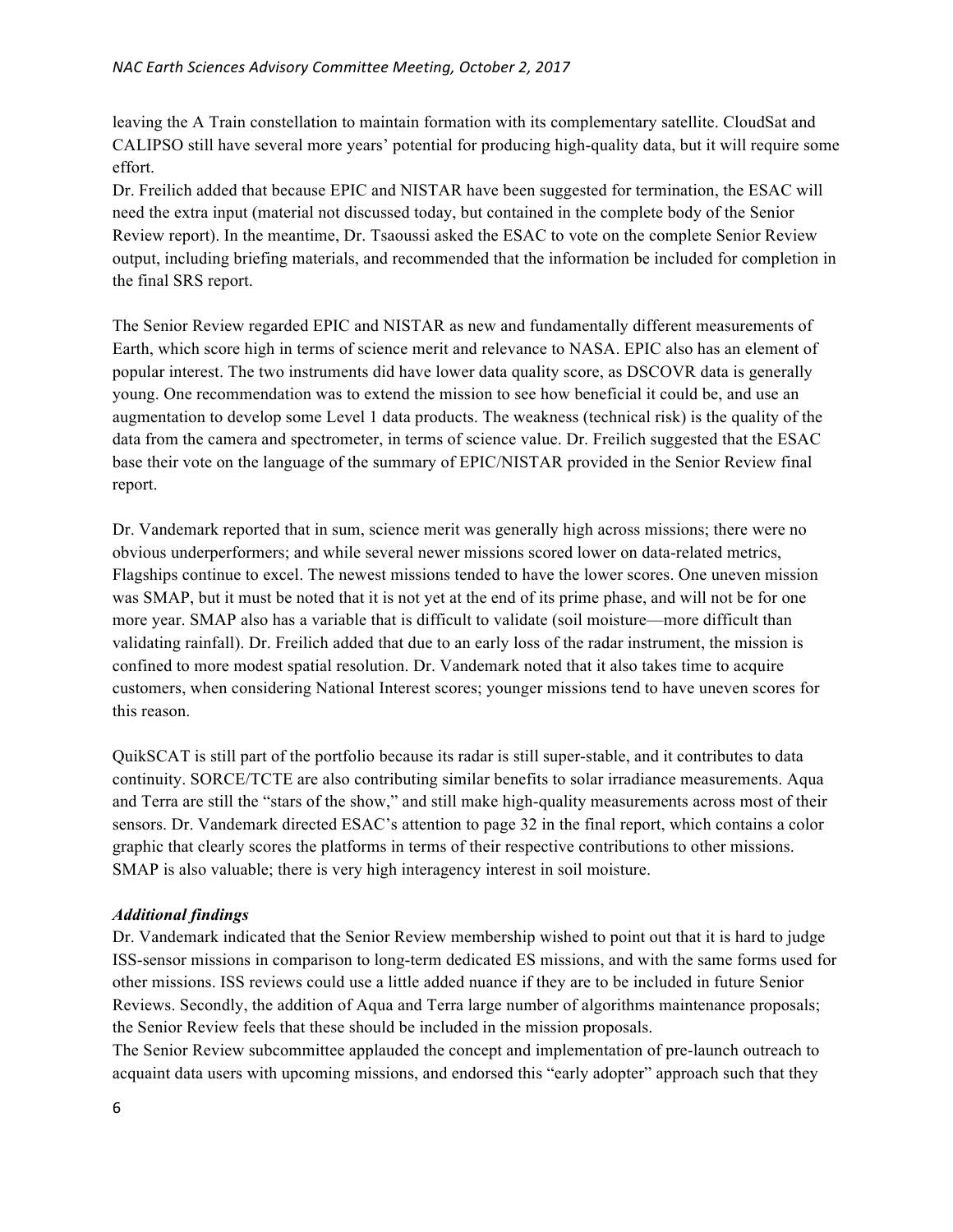might be considered as regular features of future mission proposals. The subcommittee was also pleased to see the forward-looking work by the A-train mission teams to adjust to upcoming orbit-adjustment needs, and the interplay among mission and science needs, that were contained in the Senior Review mission proposals.

#### Q and A Session

Dr. Shepherd asked members to weigh in with any commentary. ESAC members received the report favorably. Dr. Shepherd moved to accept the report as presented, with the augmentations as discussed. The ESAC voted unanimously to accept the Senior Review's findings, to be followed by a formal letter from Dr. Shepherd. Dr. Tsaoussi noted for the record that the Senior Review subcommittee would be adding material in the appendix to clarify and support mission scoring. Dr. Freilich pointed out that after the report is transmitted, any specific findings of note could be highlighted in future ESAC meetings. Dr. Tsaoussi added that these highlights could also be included in the Chair's formal letter that accepts the Senior Review recommendations. Dr. Shepherd said he was particularly impressed by the high number of excellent ratings, an item worthy of mention. He also noted comments about DSCVR's instruments, which are to be augmented by the appendix material. Dr. Freilich took the opportunity to thank everyone, especially Ms. Yuhas, for being the intellectual architect of the Earth Science Senior Review, Dr. Vandemark for his leadership and superb job, Dr. Tsaoussi for keeping the cats herded and getting the report delivered under FACA rules; he also thanked the Headquarters Program Executives, the ESAC and its Chair.

### **Appendix A Attendees**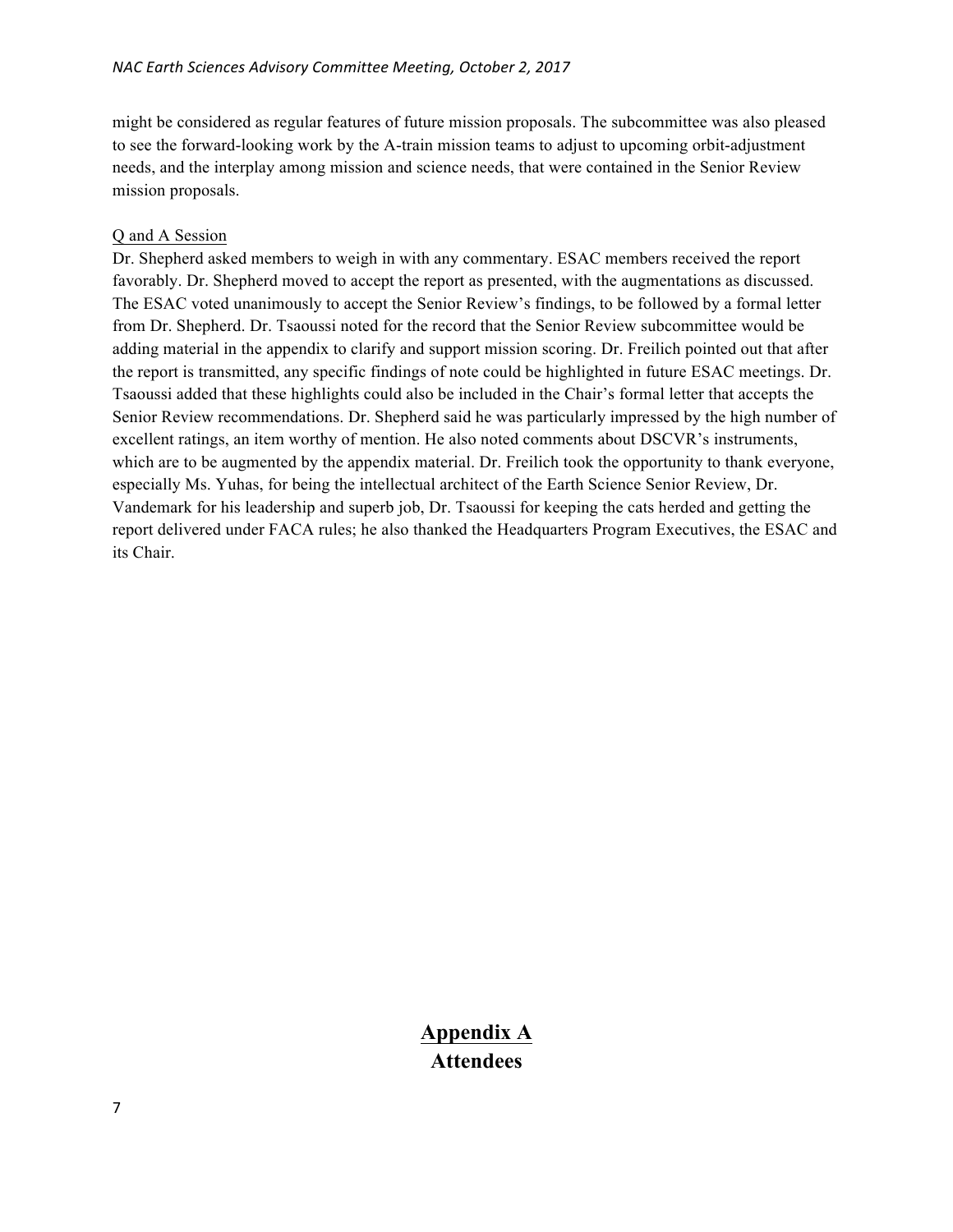Earth Science Advisory Committee Members **J. Marshall Shepherd, ESAC Chair, University of Georgia** Andrew Dessler, Texas A&M Kass Green, Kass Green and Associates Tom Herring, MIT Ian Joughin, University of Washington/APL Christian Kummerow, Colorado State University Anne Nolin, Oregon State University Richard Rood, University of Michigan **Lucia Tsaoussi, Executive Secretary, NASA Headquarters**

NASA Attendees Gregory Dell, NASA HQ Michael Freilich, NASA HQ Charles Webb, NASA HQ Jamie Wilson, NASA HQ Cheryl Yuhas, Retired NASA HQ

Non-NASA Attendees Joan Zimmermann, Ingenicomm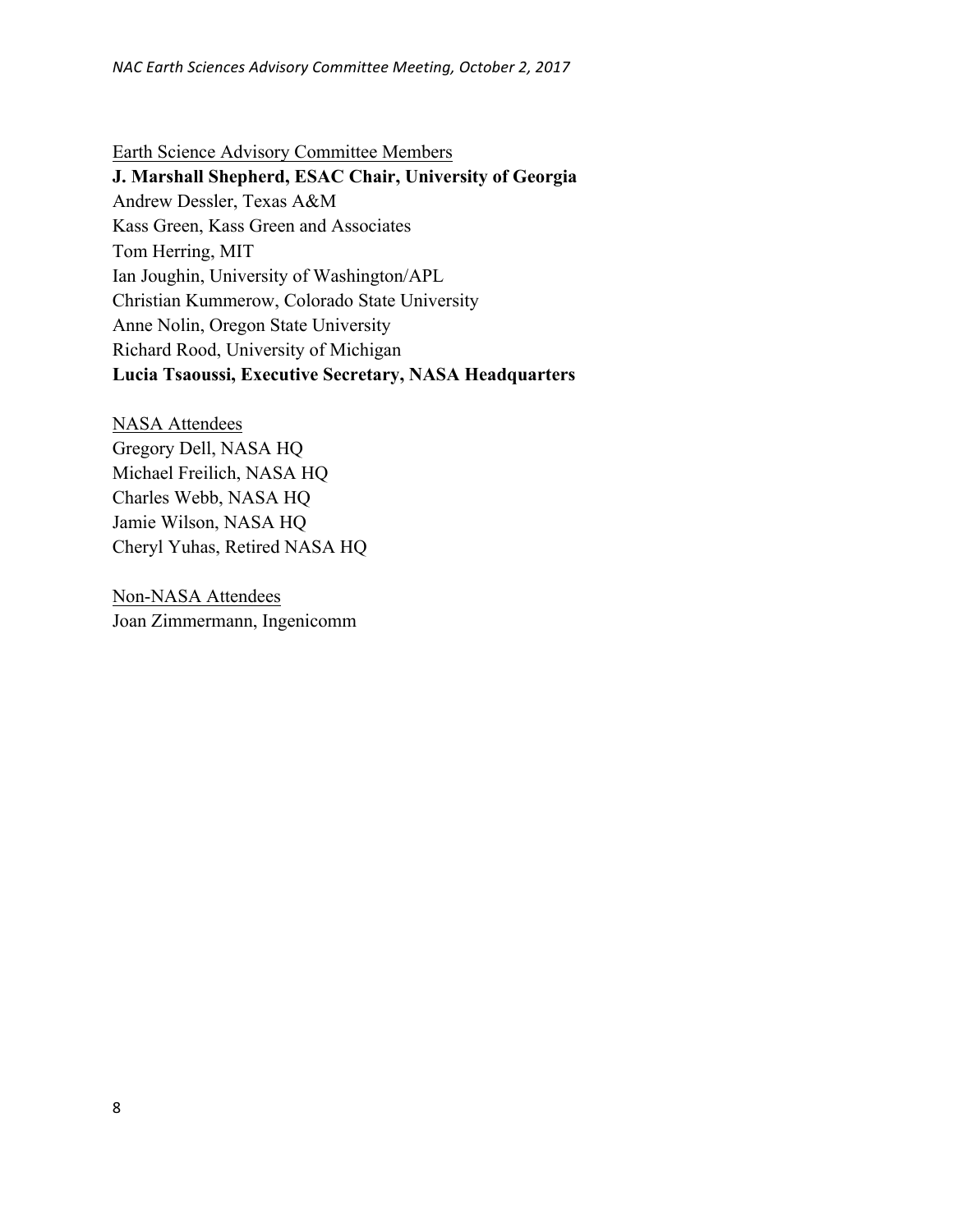*NAC Earth Sciences Advisory Committee Meeting, October 2, 2017*

### **Appendix B ESAC Membership**

### **J. Marshall Shepherd, Chair University of Georgia**

Roland Burgmann University of California, Berkeley

Gregory Carmichael The University of Iowa

Andrew Dessler Texas A&M University

Kass Green Kass Green and Associates

Thomas Herring Massachusetts Institute of Technology

Ian Joughin Applied Physics Laboratory

Christian Kummerow Colorado State University

Anne Nolin Oregon State University

Richard Rood University of Michigan

Ray Schmitt Woods Hole Oceanographic Institution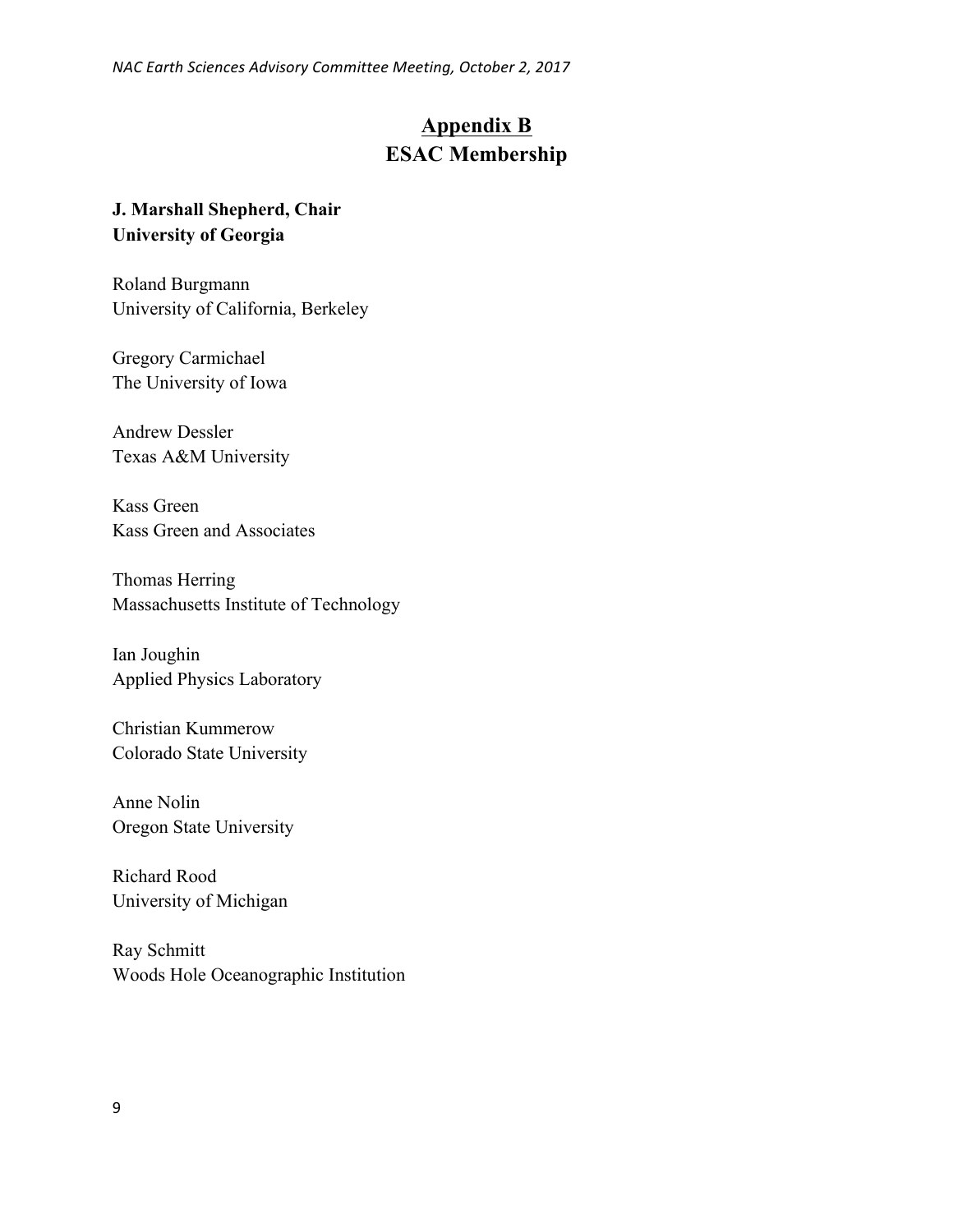### **Appendix C Presentations**

- 1. NASA Earth Science Senior Review 2017/Process Overview; *Cheryl Yuhas*
- *2.* NASA Earth Science 2017 Senior Review Subcommittee Findings; *Douglas Vandemark*